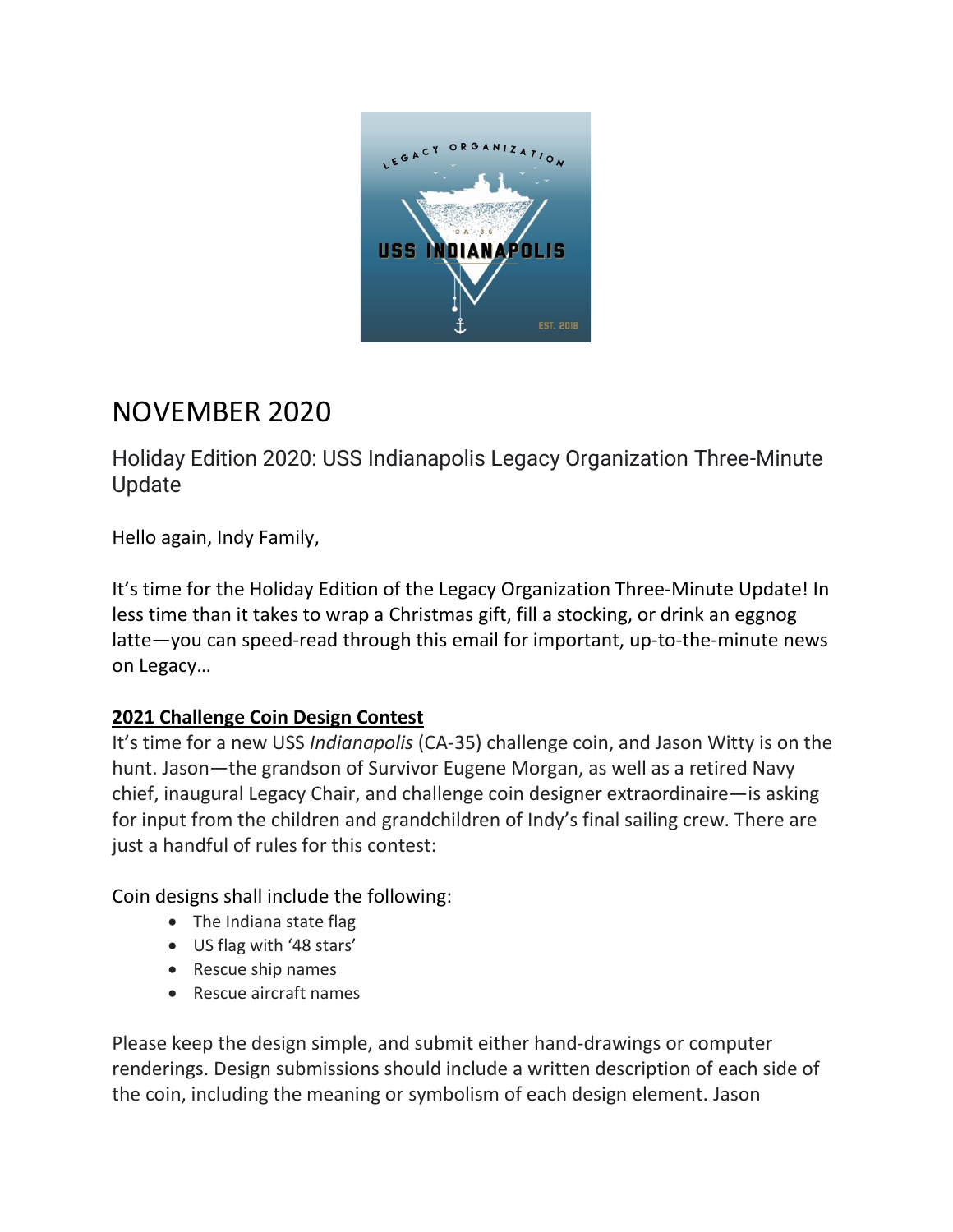encourages designers to look at previous Indy coins, pins, and other memorabilia for ideas. Designers can also get ideas by examining challenge coins that represent other vessels and organizations.

The key here is "keep it simple!" Deadline for design submissions is March 1, 2021. To ask design questions or to submit your design, please contact Jason at [jjwitty78@yahoo.com.](mailto:jjwitty78@yahoo.com)

## **Expanding Our Reach…**

Here's a fun fact that our Membership Chair, Julie Haas, put together: The USS *Indianapolis* (CA-35) Legacy Organization now represents 22 states *and* Europe! This month, we'd like to recognize the 32 new members who joined Legacy in 2020:

Patty Booth, Kasey Connor, Jeffrey Corder, Melissa Felumlee, Walter Francis Fitzpatrick III, Beverly Griesbaum, Debora Harm, Ray Heerdt, Larry Johnson, Lavinia Jurkiewicz, Raymond A. Jurkiewicz, Raymond M. Jurkiewicz, G.J. (Jon) Kellmer, Karen Kerr, Ron Kucer, Troy Leigers, Nadine Furtado Luerano, Maggie Mikus, Robert Niehaus, Marty Pay, Jeanette Pitts, Sonja Rosson, Mark Schulthess, Greg Sinclair, William Sir, Patricia Soriero, Mary Stamm, Eric Street, Gene Toffolo, Sarah Trimble, Jaime Wallner, Paula Murphy Watkins

## **…and Connecting Our Heroes**

Jennifer Brunson's ingenious weekly Zoom call continues to connect Survivors who've never met! On November 3, Survivor Harold Bray joined his shipmates, James Smith and Dick Thelen, on the call. Harold and James had not met before that night. We also welcomed special guest Atsuko Iida, granddaughter of Mochitsura Hashimoto, commander of the Japanese submarine, I-58, which fired the deadly torpedoes at the USS *Indianapolis* on that fateful night.

Finally, Pearl Harbor National Memorial Ranger Jason Ockrassa and his friend, James Smith, gave us a demonstration of their virtual Pearl Harbor project. (Yes, there really were two James Smiths on the same call. We call the younger one "James #2!") We were all amazed to take a virtual tour of USS *Indianapolis* (CA-35), "walk" on her decks, and visit other onboard spaces. Many thanks to Jason and James for sharing the efforts of their hard work with us. We can't wait to see the next level!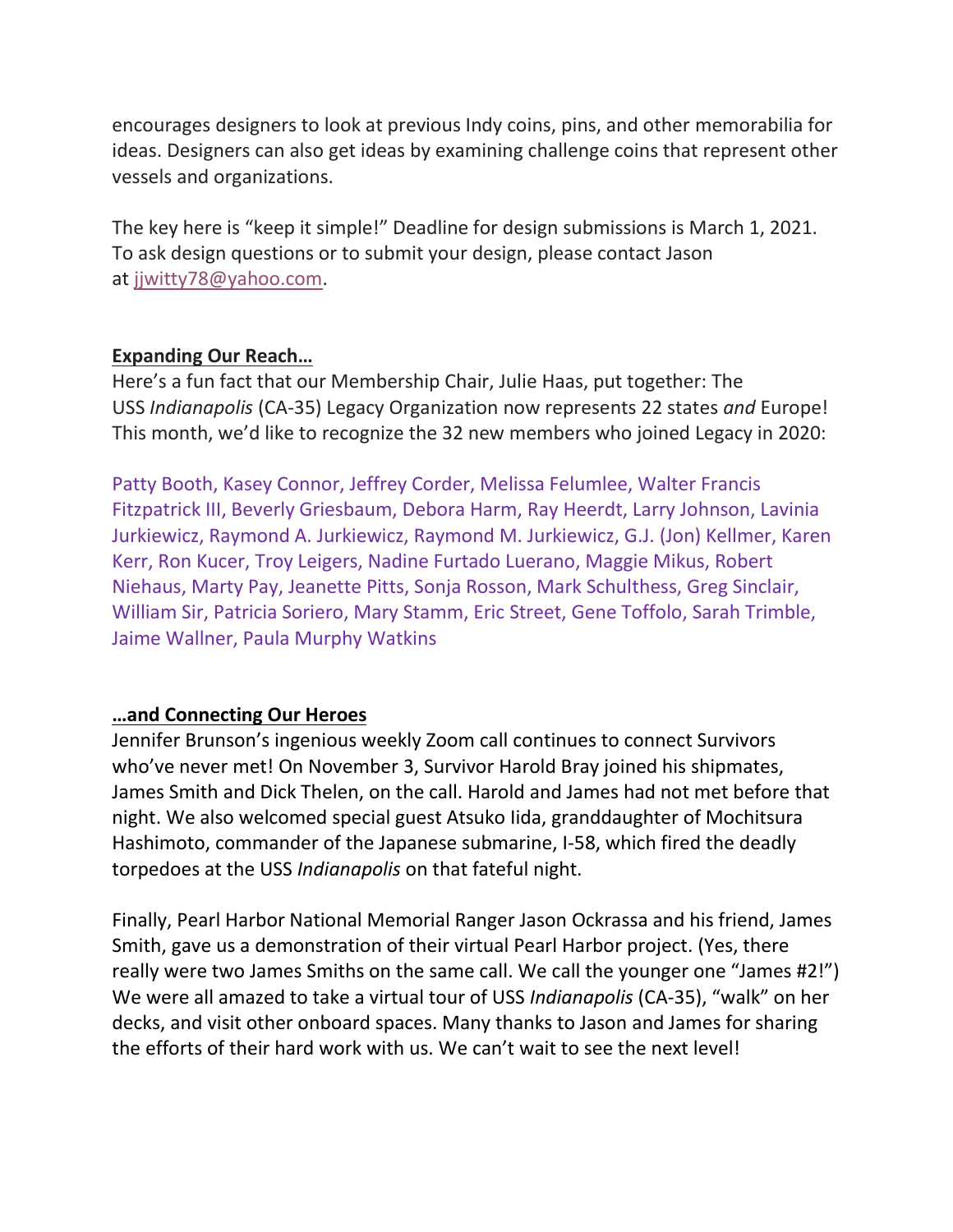## **Old Faithful…**

Survivor Dick Thelen recently shared that he has only missed a single USS *Indianapolis* Survivors Memorial Reunion since the gatherings began all the way back in July 1960. Along with Survivors Felton Outland and Giles McCoy, Dick and his wife JoAnne were among the key organizers of that first reunion, which took place at the Severin Hotel in the City of Indianapolis. Rescue pilots Chuck Gwinn and Adrian Marks both gave speeches, and the keynote speaker was none other than Captain Charles B. McVay III, skipper of the sunken cruiser. Since then, Dick has attended a total of 30 reunions—every reunion held except for one he had to miss due to surgery. We're not quite sure, but that may be a reunion record. For that reason, the Legacy Organization is honoring Dick with the title "Old Faithful!"

#### **…and New Voices**

Membership Chair Julie Haas is set to launch an exciting new program: The Legacy Student Membership. "We want students to discover the joy of honoring the USS *Indianapolis* and her crew," says Julie. "They will be the voice that carries the story forward to the generations ahead." Plans for the Student Membership program include meeting and getting to know Survivors, reaching out to schools and libraries to promote Indy's history, creating a private collection of Indy biographies, illustrations, poems, and short stories, and the opportunity to serve as a Legacy Student Historian.

Thank you to our four new Student Membership volunteers: Cindy Wilson, Melissa Felumlee, Sarah Trimble, and Kasey Connor. It is especially appropriate (and cool!) to mention that it was Julie's 12-year-old granddaughter, Shea Groves, who pushed Julie to create this program. Shea encourages students interested in "friendship, adventure, achievement, creativity, dependability, and a 'big heart'" to get involved. To find out how the young people in your life can become Student Members, please contact Julie Haas at [Julie.Haas@bruceoakley.com](mailto:Julie.Haas@bruceoakley.com)

#### **The Giving Season…**

As we approach the holidays and the end of year, many people turn their thoughts to helping others. It is a time when we most remember the joy of giving. We hope you will consider a gift to the USS Indianapolis Legacy Organization. Tax deductible donations to our 501(c)(3) organization will help ensure that the story of the USS *Indianapolis* and her crew will not be forgotten. The seven remaining survivors want their stories to be heard, their shipmates' sacrifices to be remembered, and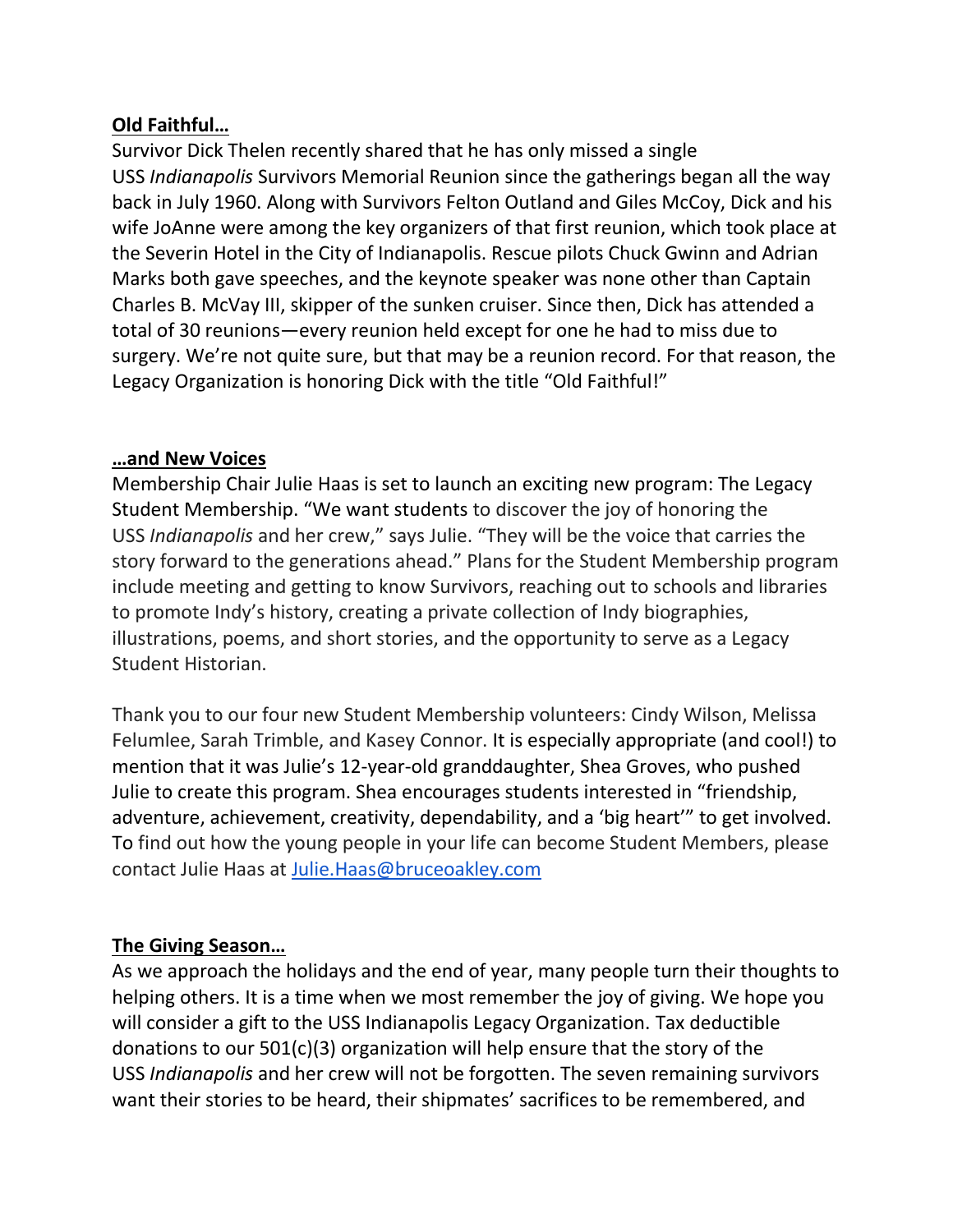their beloved ship to always be honored. With your support, we can ensure their wishes will be fulfilled. Please visit <https://www.ussindianapolis.org/donations> to help continue the Legacy.

A note for those who typically do not itemize their deductions: The CARES Act, the COVID relief legislation passed by Congress, created a tax deduction of up to \$300 for cash donations to qualifying organizations. If you don't typically itemize and would like to take advantage of this deduction, please visit [https://www.irs.gov/newsroom/how-the-cares-act-changes-deducting-](https://www.irs.gov/newsroom/how-the-cares-act-changes-deducting-charitable-contributions)

[charitable-contributions](https://www.irs.gov/newsroom/how-the-cares-act-changes-deducting-charitable-contributions) for more information.

We encourage all Legacy donors to consult their tax advisor for the most current information about charitable giving.

## **…and the Shopping Season**

Did you know that all you have to do to support Legacy is *shop?* The AmazonSmile Foundation will donate a percentage of the purchase price from your eligible AmazonSmile purchases to the USS Indianapolis CA-35 Legacy Organization.

The best part of this is that you can support Legacy all year long, simply by shopping Amazon as you normally do. Here's how to get started:

• Visit [Smile.Amazon.com](http://smile.amazon.com/) and choose USS Indianapolis CA-35 Legacy Organization (EIN 82-5498977) as your charitable choice. Then, simply shop as usual—there's no extra cost to you.

• A small portion (.5%) of your eligible purchase dollars will be donated to the Legacy Organization quarterly, helping support our goals to provide programs and services that keep the story of USS Indianapolis CA-35 alive and relevant.

Be a part of the movement: shop and spread the word! On behalf of the Legacy, we thank you!

## **Zooming In On History**

In November, the Education Committee partnered with National History Clubs (NHC) for its first ZOOM presentation for students. From California to Florida to Virginia,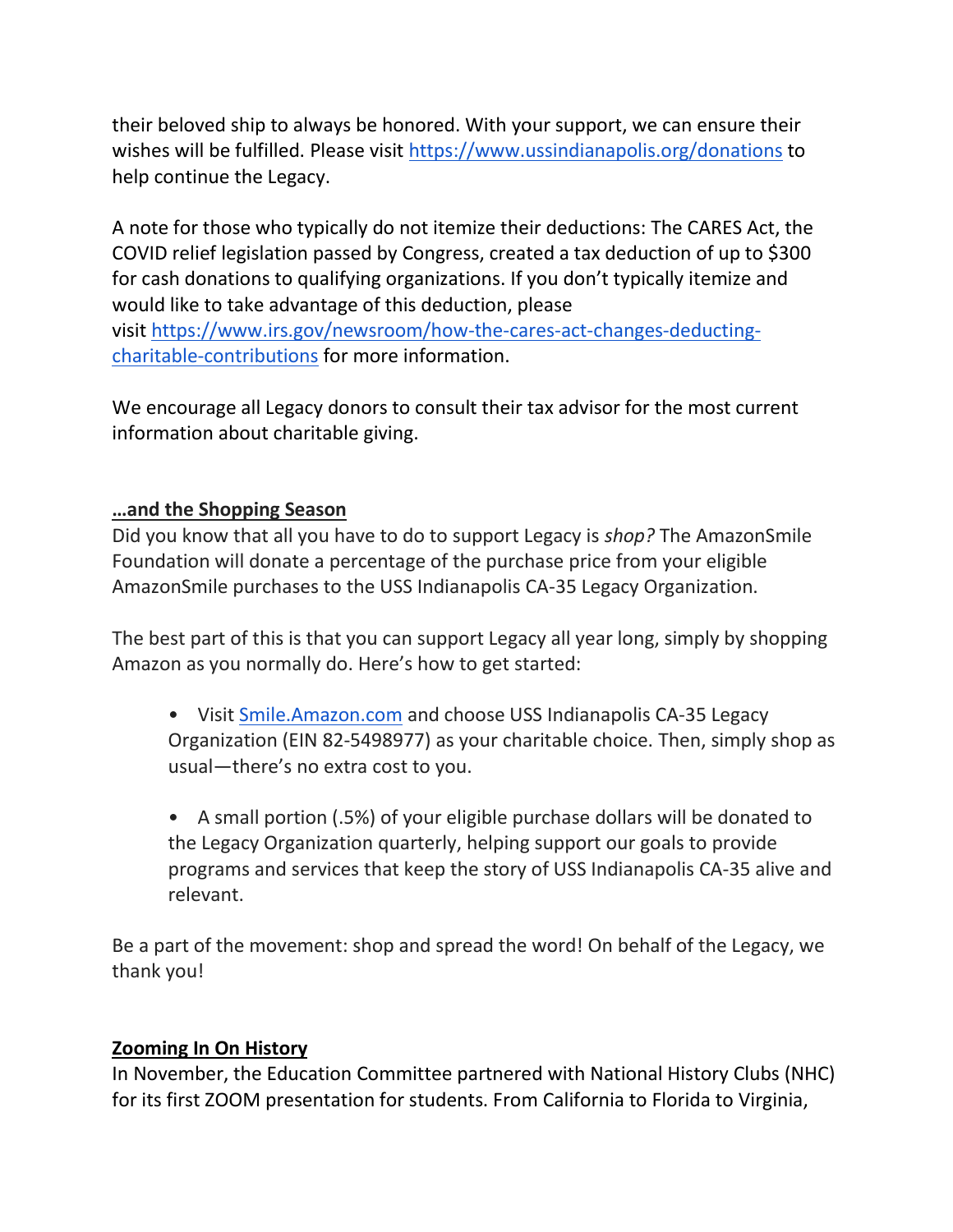some 137 high school history students and teachers joined in as our expert presenters shared the story of USS *Indianapolis* (CA-35.) Jim Belcher, Sara Vladic, Earl Henry, and Survivor Dick Thelen presented an engaging overview of the Indy story from the perspectives of survivors, lost-at-sea family members, and researchers. More than 99 students submitted questions, which are being answered by the committee, and many students were so engaged that they said they can't wait for the next session. The next NHC ZOOM presentation will be held in January 2021, and you are welcome to sit in! To receive a Zoom invitation, please contact Marilyn Henry at [bmcp56@att.net.](mailto:bmcp56@att.net)

# **Last Chance for Membership Perk!**

Still looking for great Christmas gifts? How about our commemorative book, *USS Indianapolis (CA-35) Commemorating Seventy-Five Years (1945-2020)*? We've recently updated this unique volume—and made it available to Legacy members at a 15% discount for a limited time. Commemorating the 75th anniversary of the sinking and the loss of 879 Sailors and Marines, the book features a detailed 60-page section devoted to the CA-35 final sailing crew and also provides a unique pictorial journey through the ship's history.

Priced at \$40, all proceeds from the sale of the book benefit the USS Indianapolis CA-35 Legacy Organization's programs and services. Current Legacy members are eligible for a 15% discount on books purchased between November 1-December 25, 2020. Books are available online at [https://store.bookbaby.com/book/USS-](https://store.bookbaby.com/book/USS-INDIANAPOLIS-CA-35)[INDIANAPOLIS-CA-35.](https://store.bookbaby.com/book/USS-INDIANAPOLIS-CA-35)

Current members can grab that discount code by contacting Membership Chair, Julie Haas: [Julie.Haas@bruceoakley.com](mailto:Julie.Haas@bruceoakley.com)

To renew or join, email Julie, or visit [www.USSIndianapolis.org/membership.](http://www.ussindianapolis.org/membership) Bonnie Buckett will email your discount code with your membership receipt.

\*\*\*\*

That's it for the Holiday Edition of the Three-Minute Legacy Update. If you have any questions or input, please email me at [Lynn@LynnVincent.com](mailto:Lynn@LynnVincent.com) or [Admin@USSIndianapolis.com](mailto:Admin@USSIndianapolis.com)